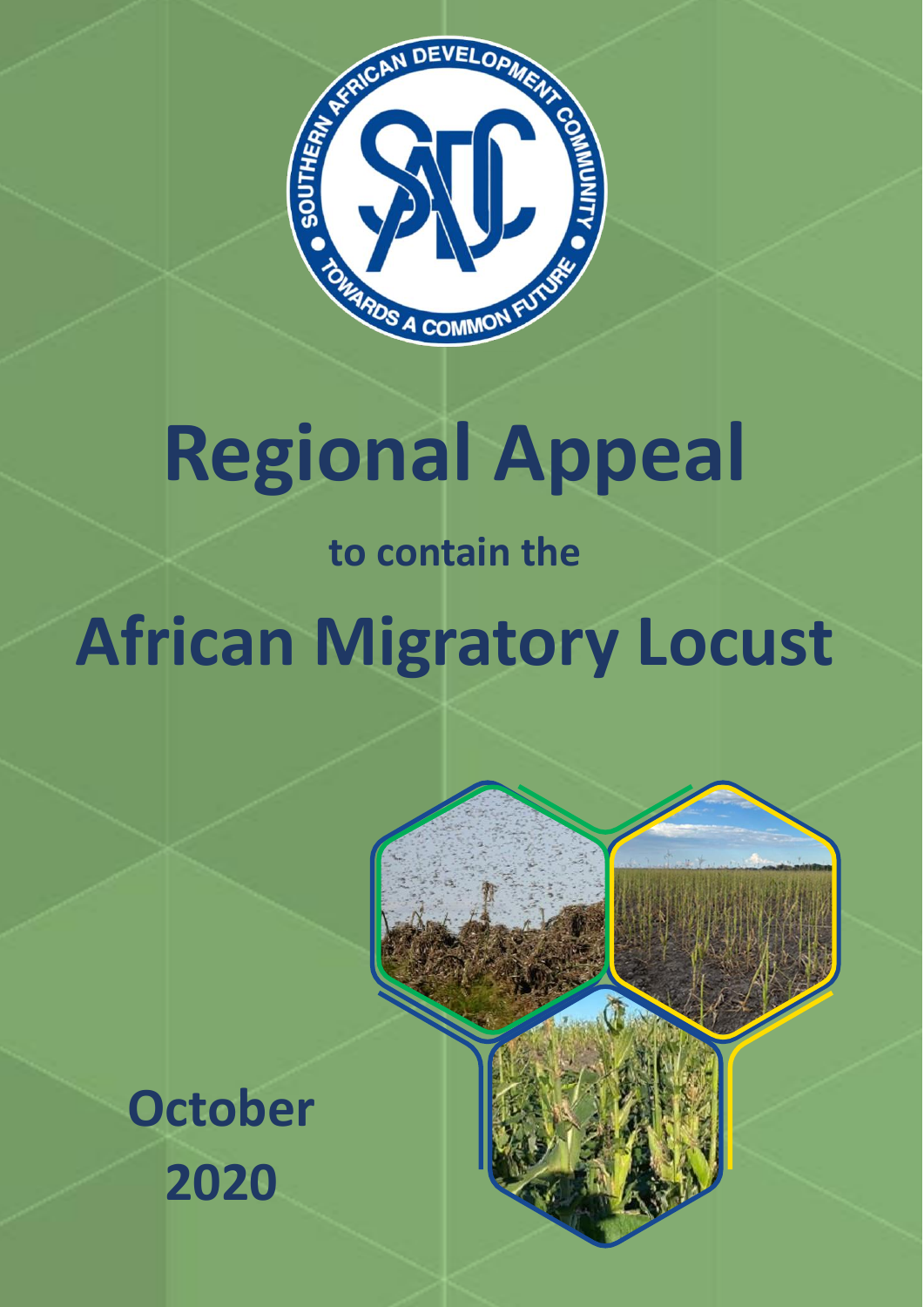# Contents

| $\mathbf{1}$ . |     |  |  |  |  |  |
|----------------|-----|--|--|--|--|--|
| 2.             |     |  |  |  |  |  |
| 3.             |     |  |  |  |  |  |
| 4.             |     |  |  |  |  |  |
| 5.             |     |  |  |  |  |  |
| 6.             |     |  |  |  |  |  |
|                | 6.1 |  |  |  |  |  |
|                | 6.2 |  |  |  |  |  |
|                | 6.3 |  |  |  |  |  |
|                | 6.4 |  |  |  |  |  |
|                | 6.5 |  |  |  |  |  |
| 7.             |     |  |  |  |  |  |
| 8.             |     |  |  |  |  |  |
|                | 8.1 |  |  |  |  |  |
|                | 8.2 |  |  |  |  |  |
| 9.             |     |  |  |  |  |  |
| 10.            |     |  |  |  |  |  |
| 11.            |     |  |  |  |  |  |
|                |     |  |  |  |  |  |

# List of tables

| Table 2: Funding Gap Analysis of Emergency Locust Response and Preparedness Project11 |  |
|---------------------------------------------------------------------------------------|--|
|                                                                                       |  |

# List of figures

|--|--|--|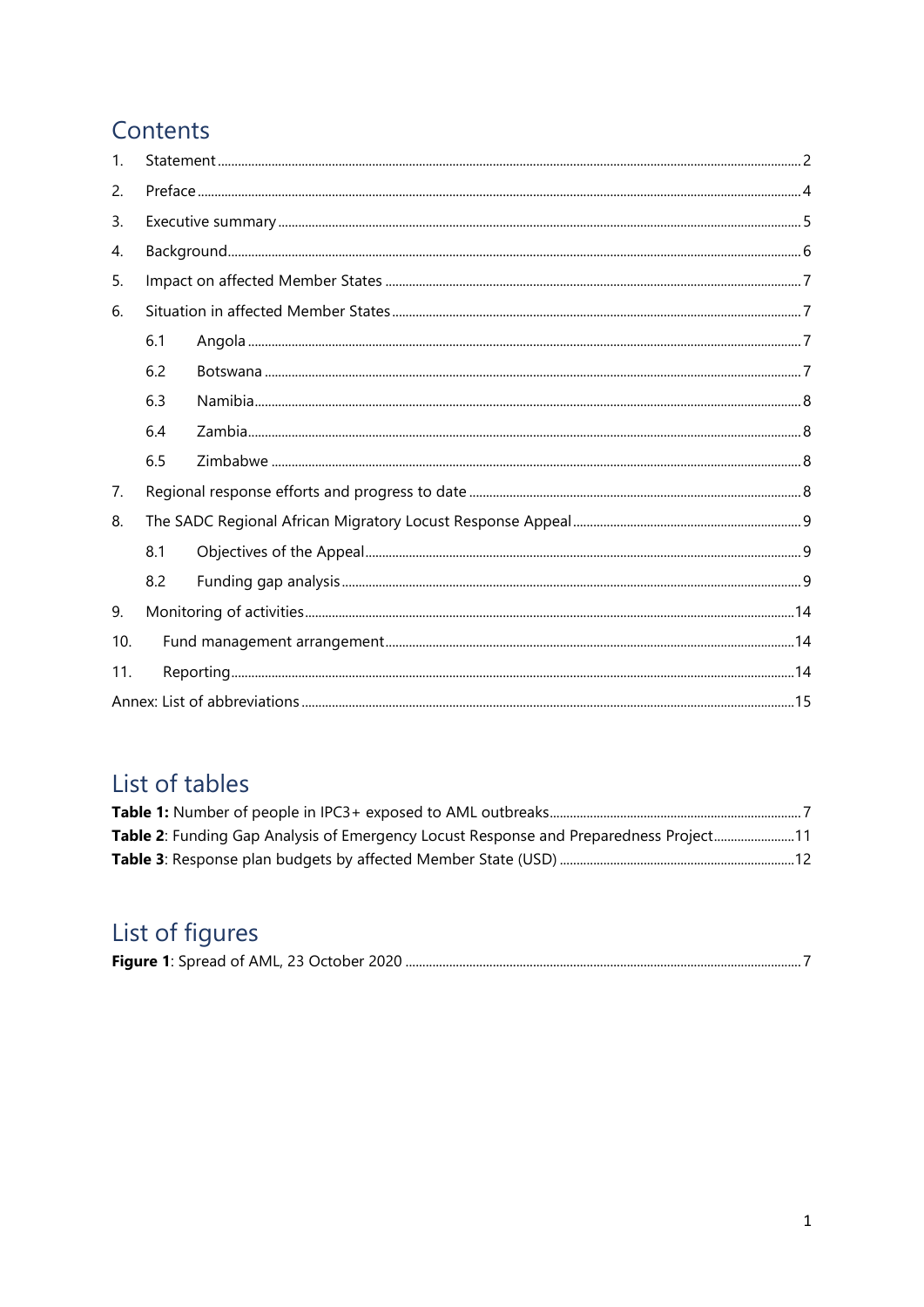## <span id="page-2-0"></span>1. Statement

The African Migratory Locust (AML) was first reported in the region in February 2020 in eight Member States: (Botswana, Eswatini, Malawi, Mozambique, Namibia, South Africa, Tanzania and Zambia). This outbreak was fully controlled through the application of synthetic pesticides by March 2020. The February outbreak coincided with crop maturity and harvesting, resulting in minimum damages. In early June 2020, four Member States (Botswana, Namibia, Zambia and Zimbabwe) reported a resurgence of the AML. The pest had spread from its traditional breeding areas in the Okavango Delta, Chobe Wetlands and the Zambezi Plains into new areas. The affected Member States continued to use synthetic pesticides to control the pest but the application of such pesticides in the swarms found in the Okavango Delta posed a serious ecological risk. This called for the use of a fungi-based pesticide called "Metarhizium" which was not available in the region at the time and is being sourced from Morocco.

The growing number of the African Migratory Locust hotspots poses great threat to irrigated crops as well as to the main planting season that has just started. The African Migratory Locust outbreaks if uncontrolled can exacerbate the already precarious food and nutrition security situation, which was precipitated by last season's erratic rains and the COVID-19 pandemic. According to estimates by the SADC Regional Vulnerability Assessment and Analysis Programme, about 2.3 million are likely to be seriously impacted by the outbreak of the African Migratory Locusts in the affected countries.

Noting the threat posed by the locusts, the SADC ministers responsible for agriculture and food security at their virtual meeting in May 2020 urged Member States to learn from the upsurge of the desert locusts in eastern Africa. To implement the ministerial decision, the SADC Plant Protection Technical Committee (SPPTC) met in May 2020 to monitor and to provide updates on the regional pest and disease situation. Noting the nature of the threat, the Committee agreed to a coordinated approach to address the locust outbreak including building capacity of Member States in control, surveillance and information sharing to enhance preparedness and timely implementation of appropriate interventions.

SADC region stakeholders and partners have so far made efforts to address the impact of AML at all levels, including through a series of virtual meetings with affected Member States and key stakeholders, which were convened to understand the dynamics of the outbreak and to review and update the information on the status of the outbreak. In addition, the SADC Secretariat in consultation with the affected Member States and regional stakeholders including the UN Food and Agriculture Organisation sub-regional office for Southern Africa developed a regional Technical Cooperation Project (TCP) to the amount of USD 500,000 to assist countries to control the outbreak. However, as the project is rolling out the AML swarms have increased and spread to Angola and other parts of the previously affected Member States. The increased spread and the potential of the AML outbreak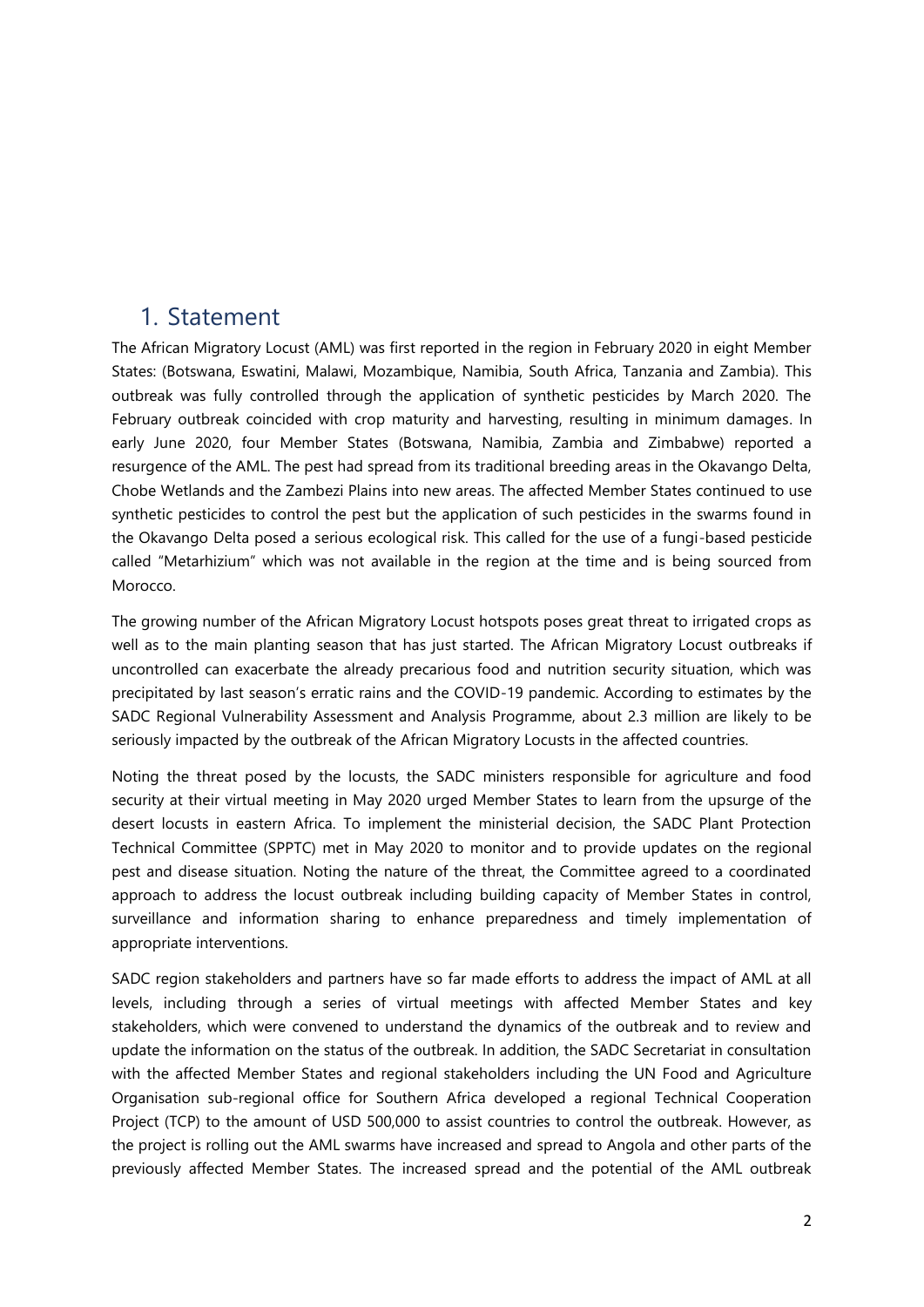poses a serious threat to the summer cropping (main cropping seasons) and this requires SADC to act urgently in a coordinated manner to control it. The resources currently available from Member States and through the TCP led by FAO are no longer adequate to contain the outbreak hence the need for the regional appeal.

On behalf of SADC I launch this regional appeal for financial and technical support for coordinated transboundary preparedness and response actions to address the surging impact of AML in the region. We must ensure that our people do not only survive the threat posed by the African Migratory Locust but also other plant and animal pests and diseases that may affect our planting season that has just started. This Appeal is meant to compliment the efforts of individual Member States, including national partners, as a great deal has been done by the countries. Let me also assure you that the Region continues to support the affected Member States resilience building efforts. Let me thank these Member States and other SADC Member States as well as our regional and international stakeholders for supporting these Member States.

Finally, may I appeal to the international partners as well as the regional Member States to assist the Region to prevent loss of crops and livelihoods of the affected communities in Angola, Botswana, Namibia, Zambia and Zimbabwe.

#### **Honourable Celso Correia**

**Minister of Agriculture and Rural Development of the Republic of MOZAMBIQUE and Chairperson of SADC COMMITTEE OF MINISTERS RESPONSIBLE FOR AGRICULTURE AND FOOD SECURITY**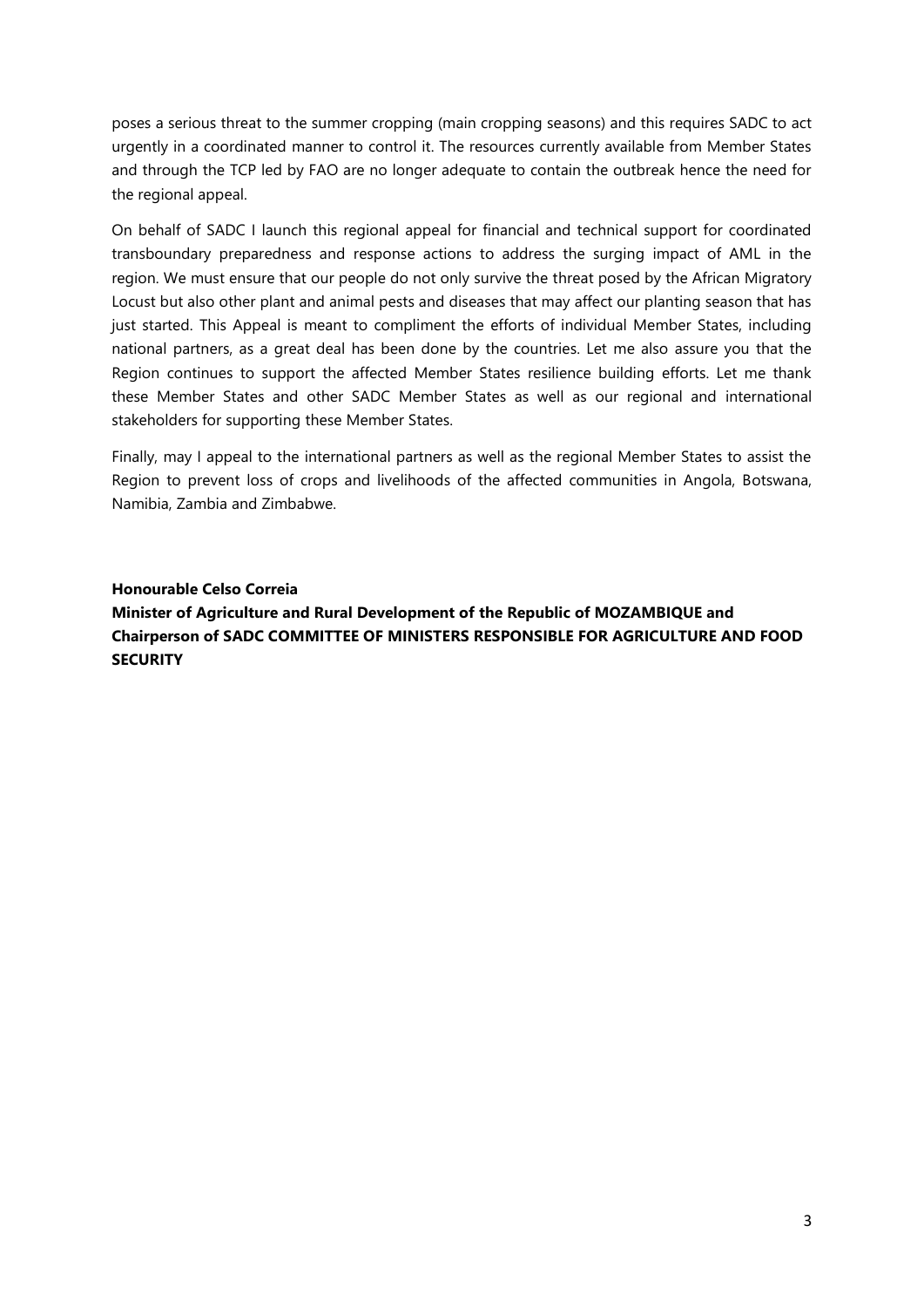## <span id="page-4-0"></span>2. Preface

Following the growing number of the African Migratory Locust (AML) hotspots and the spread to more Member States (Angola, Botswana, Namibia, Zambia and Zimbabwe) as well as the threat it poses to the region's main planting season that has just started, the SADC Secretariat in consultation with Member States and other partners has developed a regional Appeal. The Appeal is a collaborative effort of the affected Member States and a multi-sectoral team at the Secretariat working collaboratively with regionally based UN agencies, International Non-Governmental Organizations as well as National Plant Protection Offices, Technical Committee of Directors of Crops and National Disaster Management Offices. The team prepared this regional appeal to reinforce and compliment national efforts in the five affected Member States.

The issuing of this Regional Appeal for the Control of the African Migratory Locust Outbreak is an urgent regional intervention to respond to the anticipated devastating impacts of locusts on crop production and livelihoods. It documents, the resource needs and gaps. It also facilitates regional, cross-border protocols, national community level coordination, planning and liaising for effective response; build preparedness capacities and regional capabilities for an effective response through risk analysis and surveillance and control/spraying; and it emphasizes the process of drawing lessons for better preparedness, response and coordination at both national and regional levels. The appeal aims to complement the efforts that Member States, Civil Society Organizations and International Cooperating Partners have made towards addressing the impacts of the locust outbreak.

The Secretariat joins the Chairperson of the SADC Committee of Minsters responsible for agriculture and food security, Honourable Celso Correia, Minister of Agriculture and Rural Development of The Republic Of Mozambique in extending an outreach to global and regional partners to support the Regional Appeal for the Control of the African Migratory Locust Outbreak.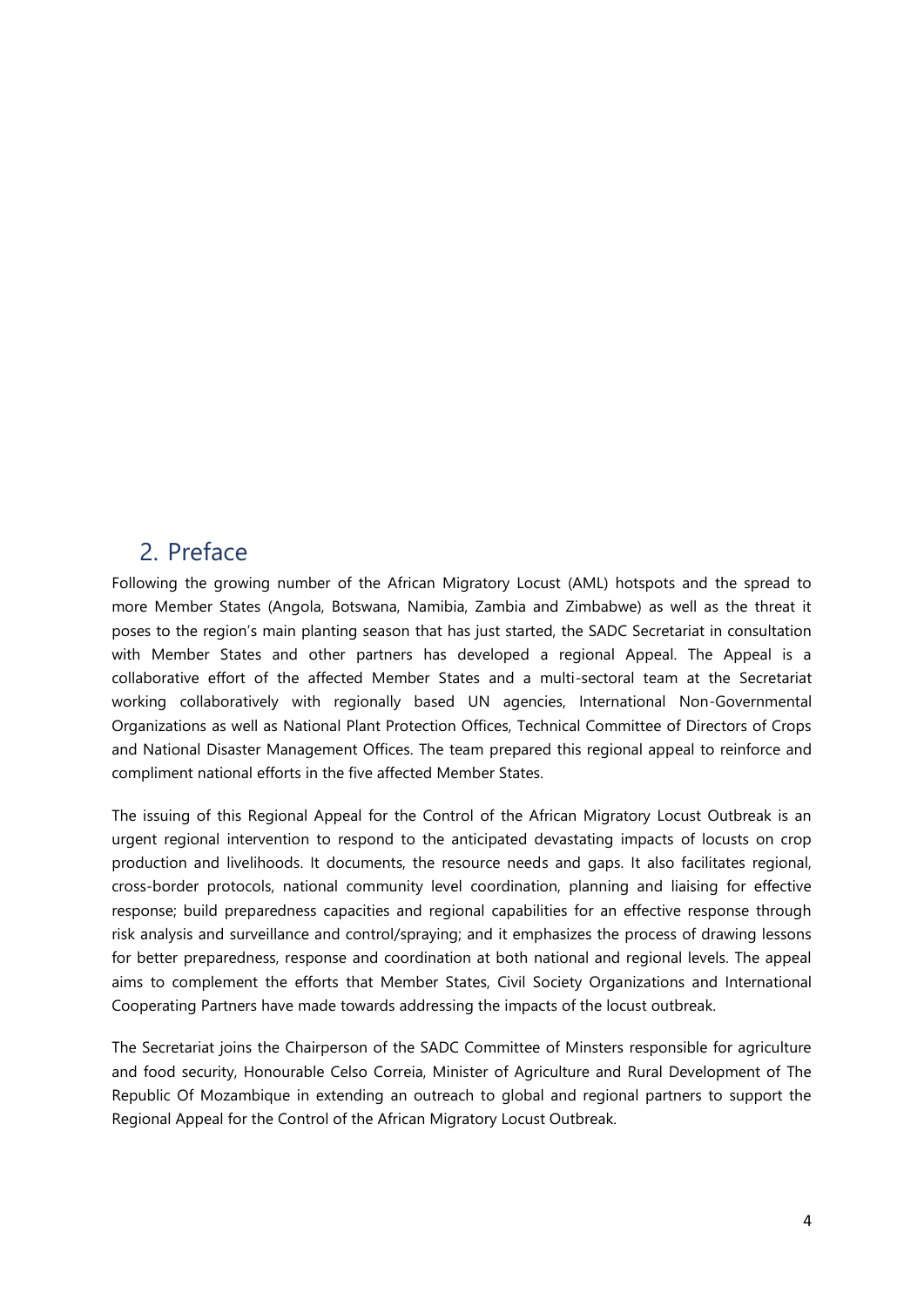#### **DR. STERGOMENA LAWRENCE TAX SADC EXECUTIVE SECRETARY**

## <span id="page-5-0"></span>3. Executive summary

Five SADC Member States are currently reporting outbreaks of the African Migratory Locust (AML, *Locusta migratoria*): Angola, Botswana, Namibia, Zambia and Zimbabwe. The latest surge started in May 2020, but damage to summer crops were minimal as harvesting had already occurred. However, irrigated crops, winter crops, and the next season of summer crops (for which planting starts in November) are now in jeopardy.

Control efforts are ongoing, but hopper bands and swarms continue to grow and have now spread beyond their traditional breeding areas in the Okavango Delta, Chobe Wetlands and the Zambezi Plains (areas too ecological sensitive for the use of pesticides). About 1,109,850 ha have already been

affected, according to the Food and Nutrition Security Working Group (FSNWG).

High levels of food insecurity and the impact of the COVID-19 pandemic have limited the resources available to Member States to implement containment efforts (about 45 million SADC citizens are currently

| <b>Impact of the African Migratory Locust</b> |                      |           |              |           |  |  |  |  |  |
|-----------------------------------------------|----------------------|-----------|--------------|-----------|--|--|--|--|--|
|                                               | Number of            |           |              | Affected  |  |  |  |  |  |
|                                               | people in IPC3+      | Area      |              | area      |  |  |  |  |  |
|                                               | exposed to           | affected  | Area         | untreated |  |  |  |  |  |
| Country                                       | <b>AML</b> outbreaks | (ha)      | treated (ha) | (ha)      |  |  |  |  |  |
| Angola                                        | No data              | No data   | No data      | No data   |  |  |  |  |  |
| Zimbabwe                                      | 1,393,778            | 39,712    | 75.5         | 39,637    |  |  |  |  |  |
| Zambia                                        | 747.827              | 472,540   | 100,900      | 371,640   |  |  |  |  |  |
| Namibia                                       | 171.095              | 500,000   | 120,000      | 380,000   |  |  |  |  |  |
| <b>Botswana</b>                               | O                    | 97,598.74 | 4,202        | 93,397    |  |  |  |  |  |
| Total                                         | 2,312,700            | 1,109,851 | 225,178      | 884,673   |  |  |  |  |  |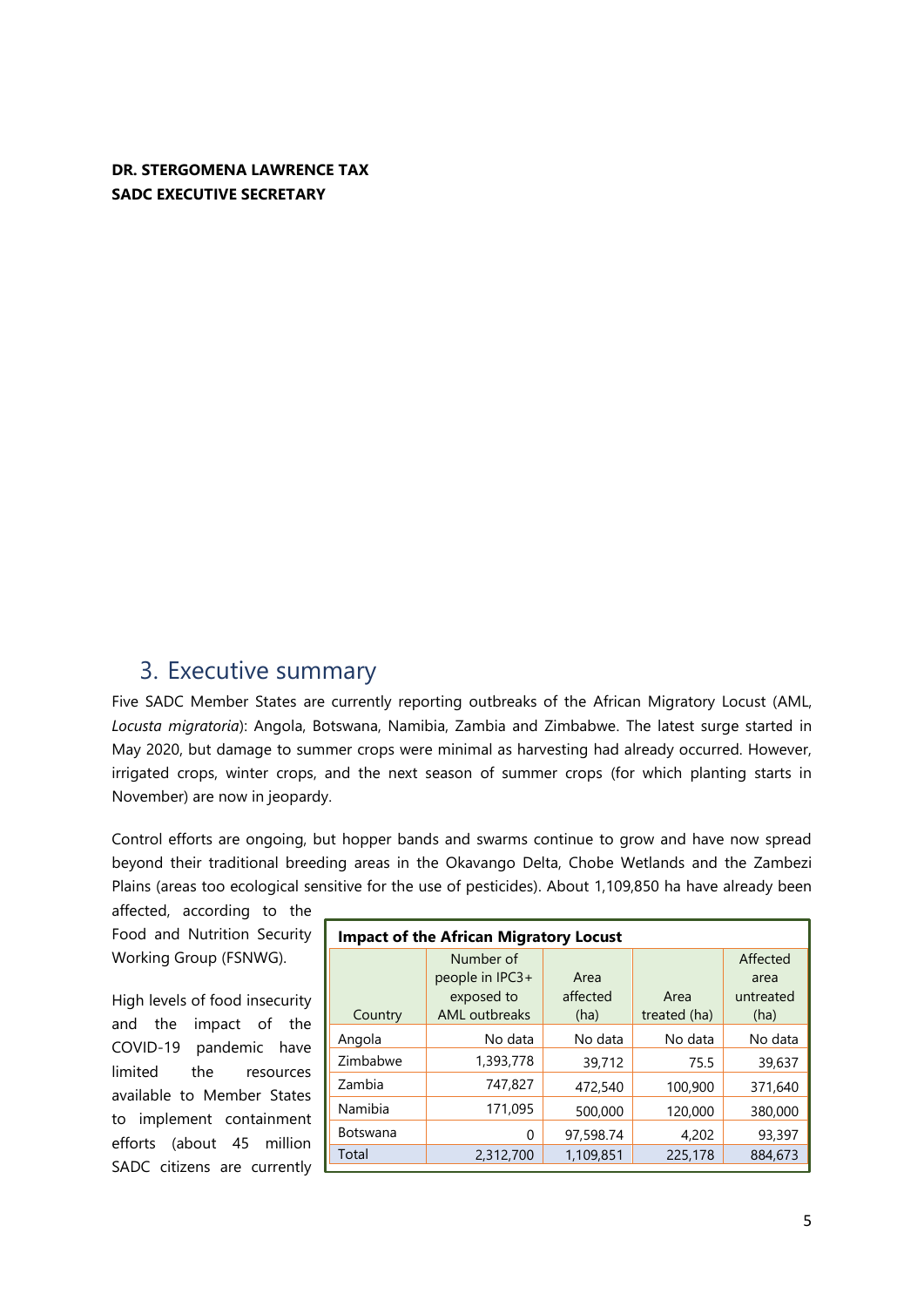food insecure, according to the SADC Regional Vulnerability Assessment and Analysis (RVAA) Programme). Floods are also predicted across Southern Africa over the next few months due to La Niña, which could exacerbate vulnerabilities.

Outbreaks have the potential to spread to other Member States as the pest is highly mobile and current conditions are conducive for breeding. The situation requires that affected Member States establish a coordination platform to undertake systematic and total aerial and ground spaying – a costly exercise.

In response, SADC is launching a regional appeal of **USD 21,168,660** for an emergency locust response and preparedness project.

| <b>Funding required to contain the African Migratory Locust</b> |                |                       |            |  |  |  |
|-----------------------------------------------------------------|----------------|-----------------------|------------|--|--|--|
| Description                                                     | Required (USD) | Received<br>$(USD)^*$ | Gap (USD)  |  |  |  |
| Emergency response (ER): Coordination                           | 158,500        | 80,000                | 78,500     |  |  |  |
| ER: Preparedness                                                | 840,500        | 163,912               | 676,588    |  |  |  |
| ER: Response                                                    | 4,656,660      | 118,534               | 4,538,126  |  |  |  |
| ER: Building emergency regional response capacity               | 810,000        | 114,000               | 696,000    |  |  |  |
| ER: Risk communication                                          | 203,000        | 23,554                | 179,446    |  |  |  |
| Recovery and resilience building of affected<br>communities     | 15,000,000     | 0                     | 15,000,000 |  |  |  |
| Total                                                           | 21,668,660     | 500,000               | 21,168,660 |  |  |  |
| *All funds received to date have been from the 2020/21 FAO eTCP |                |                       |            |  |  |  |

## <span id="page-6-0"></span>4. Background

AML were first reported in the region in February 2020 by six Member States: Botswana, Malawi, Namibia, South Africa, Zambia and Zimbabwe. The swarms were fully controlled through the application of synthetic pesticides up to March 2020. The situation was reported at the meeting of SADC Ministers responsible to Agriculture and Food Security; and Fisheries and Aquaculture; in May 2020. Noting the threat posed by AML, the Meeting urged Member States to learn from the response to the upsurge of desert locusts in eastern Africa and reconsider their position on joining the International Red Locust Control Organization for Central and Southern Africa (IRLCOCSA) as an institutionalized preventive and preparedness strategy.

Following the Ministers meeting, plant health experts convened during a SADC Protection Technical Committee (SPPTC) meeting in May 2020. Noting the magnitude of the threat, the Committee agreed to a coordinated approach to address the outbreak, including capacity building of Member States in control, surveillance, and information sharing, to enhance preparedness and timely implementation of appropriate interventions.

In early June 2020, four Member States (Botswana, Namibia, Zambia and Zimbabwe) reported a resurgence of AML. The pest had spread from its traditional breeding areas in the Okavango Delta, Chobe Wetlands and the Zambezi Plains into new areas. The affected Member States used synthetic pesticides to control the pest. However, the application of pesticides to the swarms found in the Okavango Delta posed a serious ecological risk. Botswana was advised to use a fungi-based pesticide called "Metarhizium"*,* but it was not available in the region. The SADC Secretariat in collaboration with FAO found suppliers in Morocco, but the acquisition has been delayed by COVID-19 freight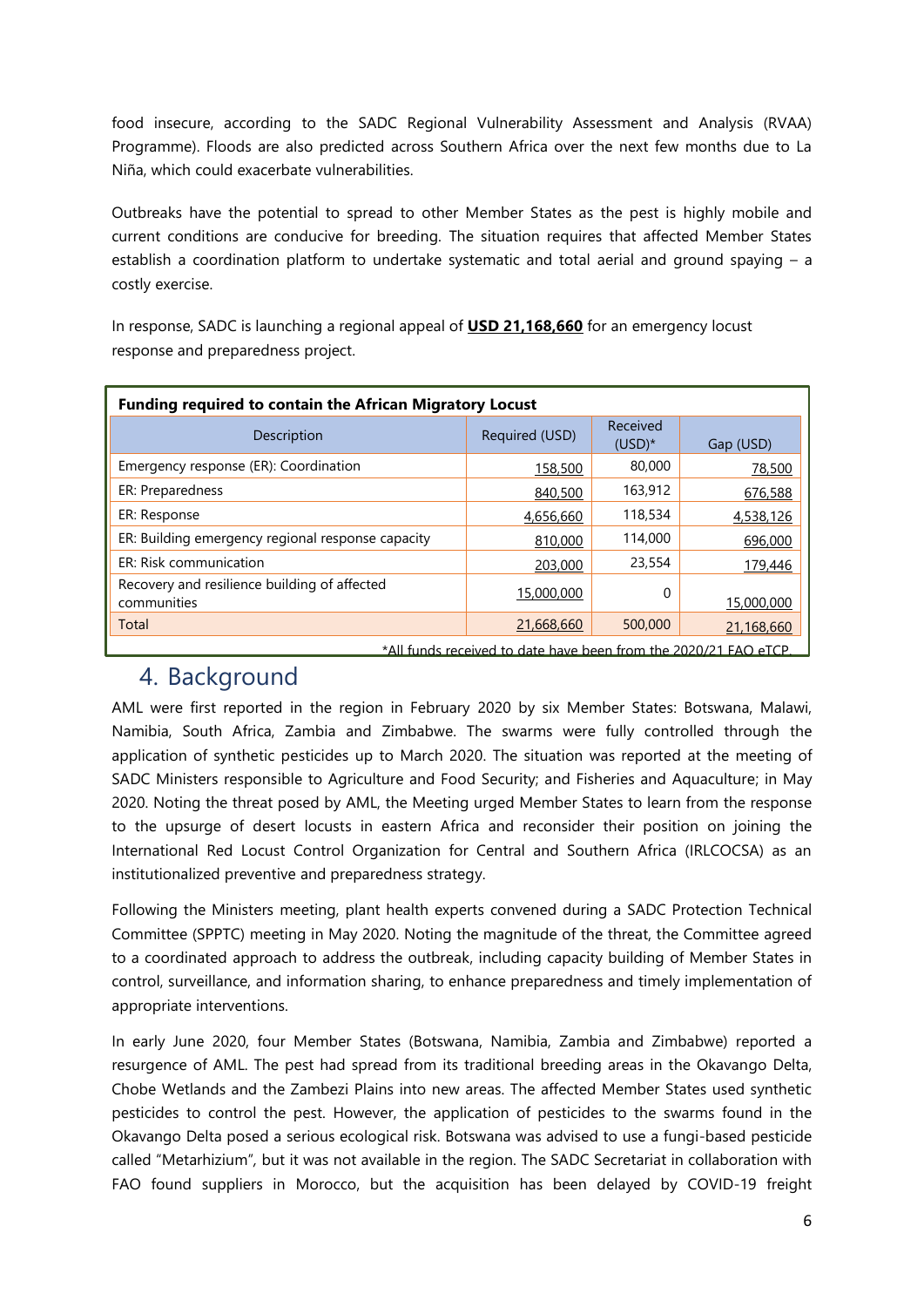challenges. Early rains in September provided the opportunity for the swarms to grow, and now there are outbreaks of the AML in Angola, Botswana, Namibia, Zambia and Zimbabwe.

Noting the continued threat to regional food security, SADC Secretariat, FAO, IRLCOCSA and affected Member States convened a meeting to develop a project to support control efforts through the Regional Locust Response Action Plan (RLRP), which provides for both immediate emergency response and recovery needs of affected countries.

## <span id="page-7-0"></span>5. Impact on affected Member States

The growing number of AML hotspots is of great threat to irrigated crops as well as to the main planting season due to start in November. AML outbreaks can have a multiplier effect on the already precarious food and nutrition security situation precipitated by last season's poor rains and the COVID-19 pandemic, with floods also anticipated due to La Niña, which could affect millions of vulnerable people.

| Table 1: Number of people in    |                                |  |  |  |  |
|---------------------------------|--------------------------------|--|--|--|--|
|                                 | IPC3+ exposed to AML outbreaks |  |  |  |  |
| Zimbabwe                        | 1,393,778                      |  |  |  |  |
| Zambia                          | 747,827                        |  |  |  |  |
| Namibia                         | 171,095                        |  |  |  |  |
| <b>Total</b>                    | 2,312,700                      |  |  |  |  |
| Figures for Angola and Botswana |                                |  |  |  |  |
| being ascertained.              |                                |  |  |  |  |
|                                 |                                |  |  |  |  |

According to the Integrated Food Security Phase Classification (IPC), about 2,312,700 people experiencing IPC Phase 3 (critical) food insecurity are likely to be seriously impacted by AML outbreaks – see **Table 1**. This (relatively moderate) risk scenario takes into account previous outbreaks, proximity to AML hotspots and the presence of favourable ecological conditions such as wetlands and other water bodies.

The forecast of normal to above-normal rains issued by the Southern Africa Regional Climatic Outlook Forum (SARCOF) for areas containing AML hotspots is likely to favour breeding and increase swarm populations, making control extremely difficult and costly, and increasing the vulnerability of already food insecure communities. Flooding can also be expected to affect crops and grazing in those areas. These extra layers of shocks could increase the impact of the locusts on food and nutrition security and livelihoods in the affected countries.

# <span id="page-7-1"></span>6. Situation in affected Member States

#### <span id="page-7-2"></span>6.1 Angola

Outbreak were reported on 21 October 2020 in the south-east Cuando Cubango Province. The scale is still being established.

#### 6.2 Botswana

<span id="page-7-3"></span>Outbreaks were first reported in February 2020 in the wetlands of Okavango, Chobe, Kachikau and



Shakawe in the north-west of the country, as well as in other areas. The Government mounted robust aerial and ground operations to control the pest, which are continuing. However, the pest is establishing itself in new sites. About 4,202 ha have been effectively controlled, but an estimated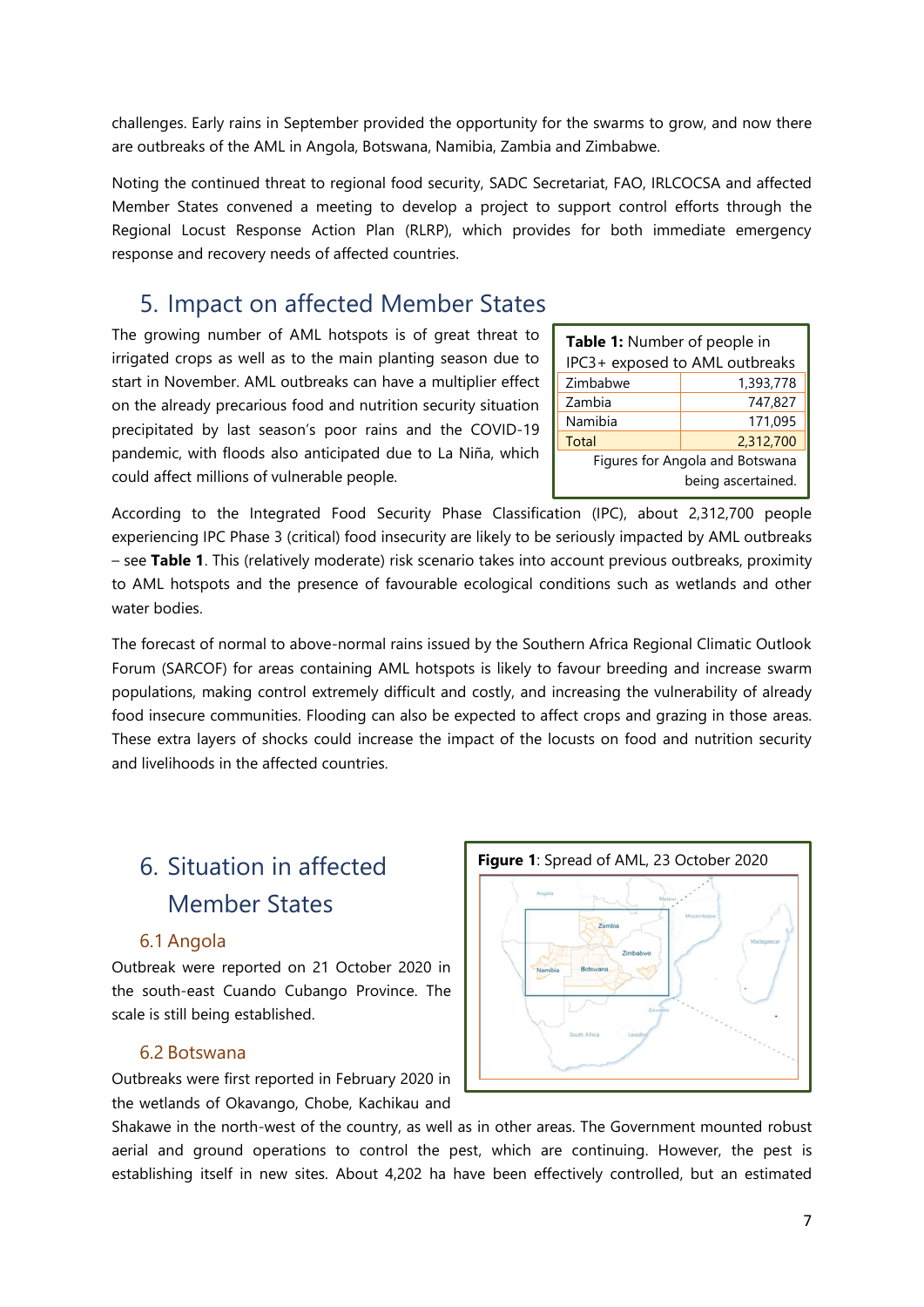97,598.74 ha could be affected. The key challenge is that the swarms in the Okavango Delta and other wetlands are likely to continue multiplying while the bio-pesticides (Metarhizium) that is only available from Morocco is being awaited. The spread of the pest eastwards poses a serious threat to Botswana's breadbasket region of Pandamatenga.

#### 6.3 Namibia

<span id="page-8-0"></span>Active swarms are being reported in Katima Mulilo in the Zambezi Region. The Ministry of Agriculture's locust response teams are carrying out surveillance and control operations using backpack sprayers and vehicle mounted application. About 500,000 ha have been affected and 120,000 ha controlled. FAO staff are also in the field to provide support and assess the situation.

#### 6.4 Zambia

<span id="page-8-1"></span>The first reports of the pest were received in April 2020, but damage was minimal as crops had already reached maturity. The magnitude of the outbreaks has however continued to increase, resulting in damage to winter crops in some areas. An estimated 472,540 ha in 9 districts are affected and 100,900 ha have been treated through ground and aerial spraying in Kazungula, Kalabo, Mwandi, Sesheke and Sioma districts. Control has been effective in the areas sprayed. The Ministry of Agriculture established a technical team with key line Ministries and the Disaster Management and Mitigation Unit (DMMU) as the coordinating body, with the Ministry coordinating the technical aspects of locust management. The Team meets weekly.

The Ministry of Agriculture has also undertaken preliminary surveys in the districts that have reported outbreaks and has moved to control the pest in collaboration with IRLCOCSA. FAO supported ground surveys using GPS mapping. This is important in identifying the location of the hotspots, breeding areas and roosting areas for effective monitoring and ground and aerial spraying.

Rapid response teams have been formed for spraying and monitoring of locust's population dynamics. There is one main ground response team, which is based in Sesheke District, comprising of the Ministry of Agriculture, IRLCOCSA, the Zambia Air Force and community members. The team holds briefing and planning meetings every evening which are chaired by the Agricultural Coordinator for Sesheke District. The team moves from one district to another, conducting aerial spraying activities in areas which report swarms. Other districts also have ground response teams to conduct ground spraying where it is feasible to do so.

#### 6.5 Zimbabwe

<span id="page-8-2"></span>Outbreaks were reported in Chiredzi and Mwenezi districts in June 2020. An estimated 39,712 ha has been affected and 75.5 ha sprayed and controlled. A large swarm incursion was reported on 13 October in Hwange, at the border with Botswana's Kazungula District. Government is on alert and monitoring the situation.

# <span id="page-8-3"></span>7. Regional response efforts and progress to date

SADC region stakeholders and partners have undertaken efforts to address the impact of AML at all levels, including through a series of virtual meetings with affected Member States and key stakeholders, which were convened to understand the dynamics of the outbreak and to review and update the information on the status of the outbreak. The latest meeting was convened to provide updates on the outbreak and progress by FAO. In addition, a social media (WhatsApp) group of all Member States and key stakeholders is used to share information on a regular basis.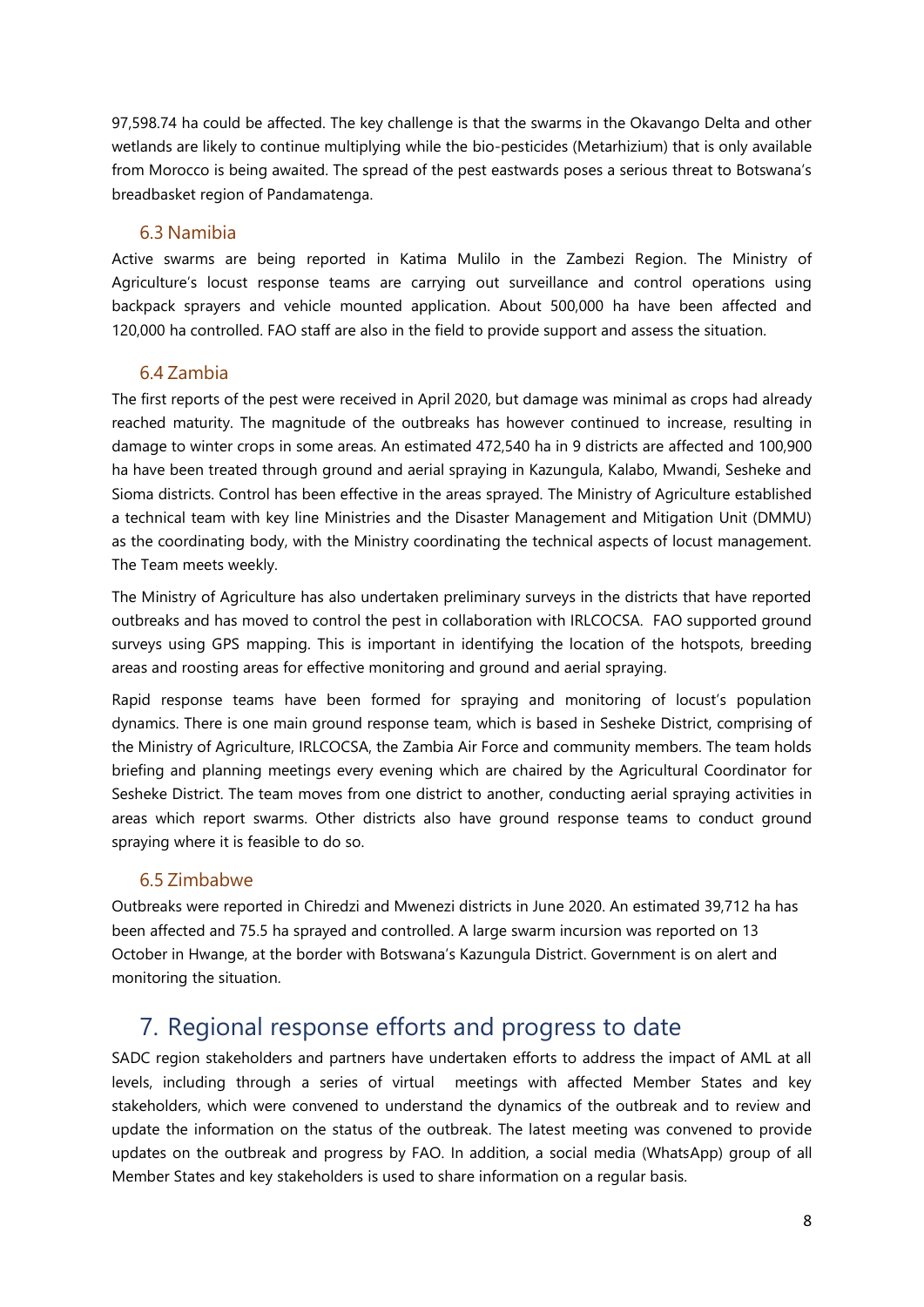The FAO sub-regional office provided funding to the project proposal that was developed by SADC Secretariat in consultation with Member States and regional stakeholders. The support was through a regional Technical Cooperation Project (TCP) to the amount of USD 500,000. Following the approval of FAO financial support, another SADC Plant Protection Technical Committee meeting was convened to develop both regional and national workplans to address coordination and control interventions. The funds were channeled through FAO country offices to the affected Member States. Funds were also provided to procure the bio-pesticide "Metarhizium" to assist countries with control in ecologically sensitive areas. However, the delivery of the initial Metarhizium has been delayed due to challenges in freight transportation as a result of COVID-19 air travel restrictions. The ordered amounts are limited and more biopesticide will be required to meet country needs.

# <span id="page-9-0"></span>8. The SADC Regional African Migratory Locust Response Appeal

#### <span id="page-9-1"></span>8.1 Objectives of the Appeal

SADC is launching an appeal for financial and technical support for coordinated transboundary preparedness and response actions to address the surging impact of AML in the region. The support to affected Member States aims to:

- i. Facilitate regional, cross-border protocols, national community level coordination, planning and liaising for effective response.
- ii. Build preparedness capacities and regional capabilities for an effective response through risk analysis (logistics and airlift operations) and surveillance and spraying.
- iii. Ground surveillance, mapping and early warning for anticipatory action.
- iv. Mount a regional response including logistics support (4x4 mobility), procurement of pesticides and equipment, and spraying. This will also include building emergency response capacity for IRLCOCSA as well as recovery and building the resilience of affected communities to such shocks.
- v. Risk communication and awareness creation at various levels on the risks through information products and advocacy, in particular with affected community members.

#### 8.2 Funding gap analysis

<span id="page-9-2"></span>AML outbreaks (hopper bands and swarms) continue to amplify and spread even as we enter the main planting season. The resources provided by the FAO emergency TCP are not enough to meet country needs. Urgent resources are needed to support the emergency and recovery components of the Southern African Locust Response Plan in order to prevent the pest from causing more damage to off-season crops and to avoid it threatening the next planting season, which starts in November. As the pest is transboundary in nature, a coherent regional response is required to ensure effective and sustained control of the pest. The control, surveillance and mapping capacity of countries need to be urgently enhanced. It is particularly important to control AML, which is a transboundary flying pest, before the onset of the main planting season in order to avoid its spread and devastating damage on crops and grazing lands.

AML control operations by affected Member states have only been partially successful. This is due to the absence of dedicated locust control units, poor logistical support (staff DSA, fuel and lubricants), and lack of 4x4 vehicles to reach inaccessible areas. There is also lack of appropriate pesticides,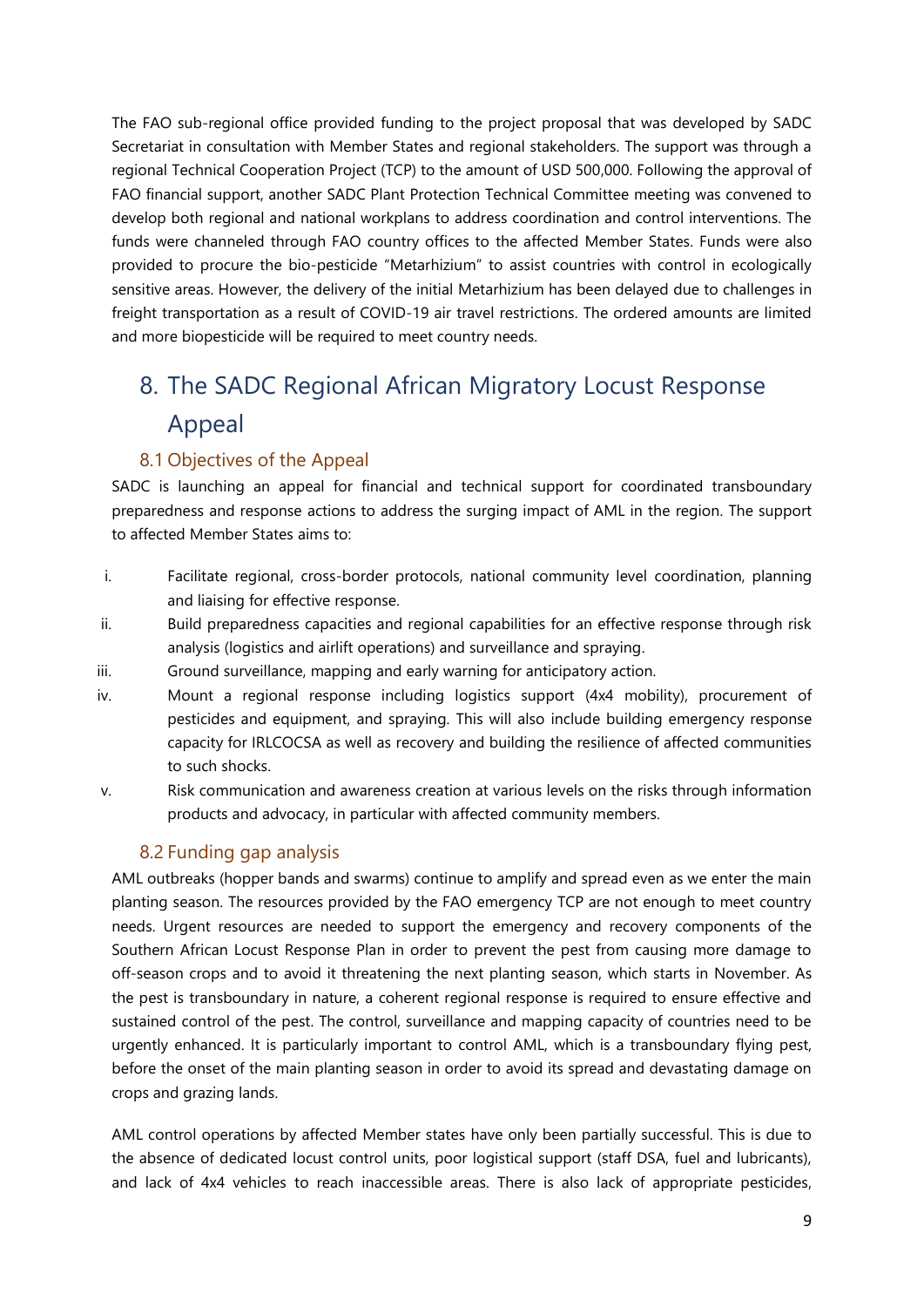including bio pesticides, inadequate locust aerial and ground control capacity, limited pest surveillance and mapping ability, lack of specialized locust spray equipment (motorized backpack chemical sprayers, ultra-low volume sprayer attachments, portable GPS tracker and smartphones for community locust monitors) and lack of personal protective equipment (PPE). Countries need urgent resource support to meet these gaps in funding as per **Table 2** below.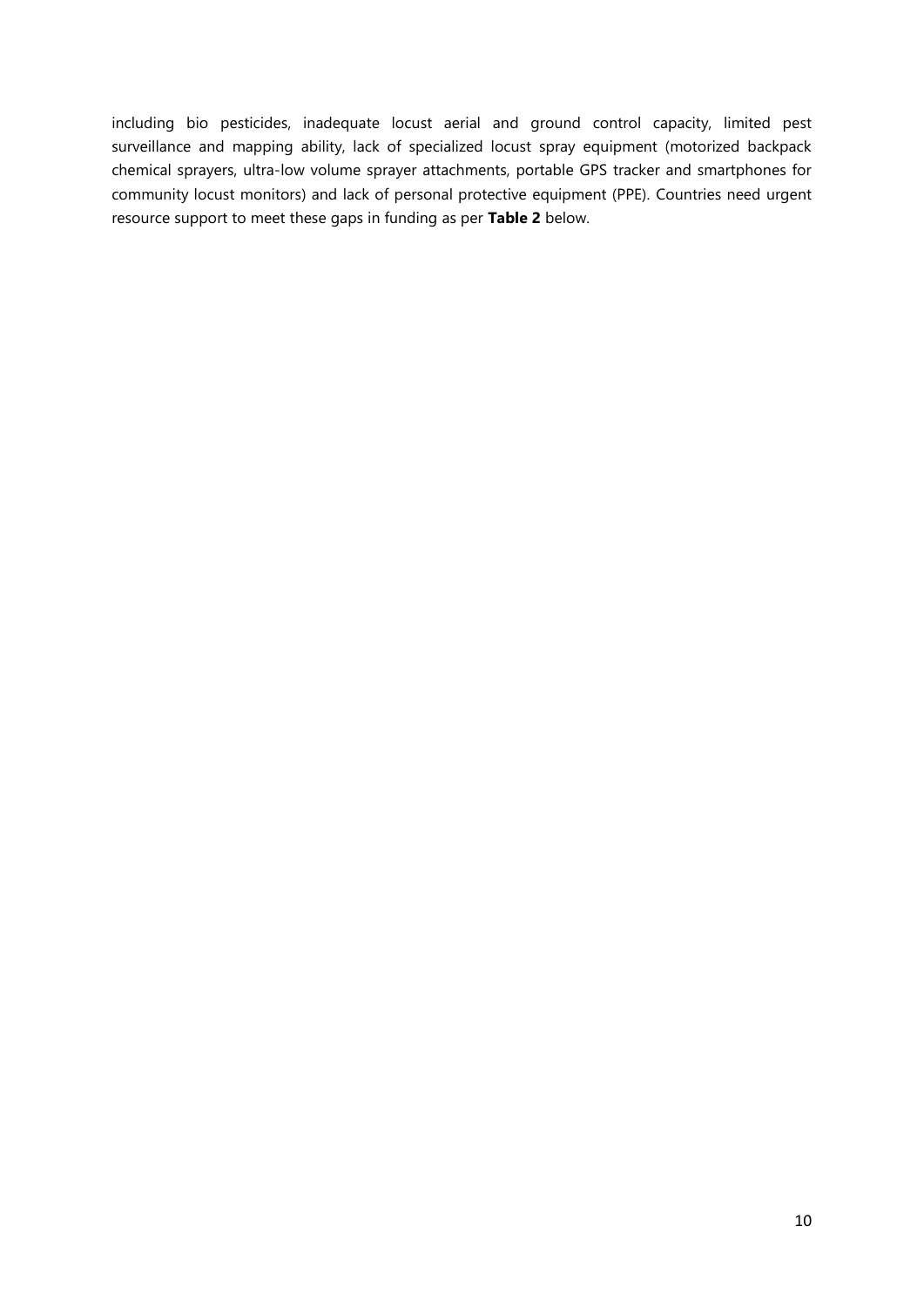<span id="page-11-1"></span><span id="page-11-0"></span>

| Description                                            | Total      | 2020/21 FAO      | Description of gap                                                    | Funding gap |
|--------------------------------------------------------|------------|------------------|-----------------------------------------------------------------------|-------------|
|                                                        | budget     | eTCP funding USD |                                                                       | (USD)       |
|                                                        | (USD)      |                  |                                                                       |             |
| Coordination: Facilitate regional, cross-border        |            |                  | The available eTCP resources are enough for regional coordination but |             |
| protocols, national community level coordination,      |            |                  | more is required for national level coordination and information      |             |
| planning and liaison for effective response.           | 158,500    | 80,000           | exchange, including data and information collection.                  | 78,500      |
| Preparedness: Building capacity for response,          |            |                  | The eTCP barely covers the cost of implementing the preparedness      |             |
| ground surveillance, mapping and early warning         |            |                  | activities. Surveillance and mapping are key to the control and early |             |
| for anticipatory actions.                              |            |                  | warning. The formation, emergency training and equipping of           |             |
|                                                        | 840,500    | 163,912          | National Control Units requires substantial resources                 | 676,588     |
| Response: Logistics, spray and other response          |            |                  | The eTCP has provided limited funds that will not cover the expected  |             |
| equipment, 4x4 mobility Bio-pesticides/pesticides.     | 4,656,660  | 118,534          | area to be covered both for spraying and monitoring                   | 4,538,126   |
| Building emergency response capacity for               |            |                  | The eTCP has provided some funding to IRLCOCSA to boost its           |             |
| <b>IRLCOCSA: Logistics and Aircraft and operations</b> |            |                  | capacity to support countries to respond. The resources are, however, |             |
| for surveillance and spraying                          |            |                  | not sufficient to meet its needs on aircraft maintenance and related  |             |
|                                                        | 810,000    | 114,000          | operational charges.                                                  | 696,000     |
| Risk communication: Awareness creation to various      |            |                  | The resource allocated are not enough to meet the requirements for a  |             |
| levels on the risks through various information        |            |                  | robust and effective communication for four countries that are        |             |
| products and advocacy                                  | 203,000    | 23,554           | affected                                                              | 179,446     |
| Subtotal Emergency Response                            | 6,668,660  | 500,000          |                                                                       | 6,168,660   |
|                                                        |            |                  | Support to recovery of agricultural livelihoods of 200,000 households |             |
|                                                        |            |                  | in the four affected countries; e-vouchers, appropriate varieties,    |             |
|                                                        |            |                  | livestock vaccinations, capacity building in resilience to            |             |
|                                                        |            |                  | common shocks including locusts, floods and drought, transboundary    |             |
| Recovery and building the resilience of affected       |            |                  | livestock diseases (information, skills and expanding produce market  |             |
| communities to shocks                                  | 15,000,000 | $\Omega$         | opportunities for affected communities).                              | 15,000,000  |
| Total                                                  | 21,668,660 | 500,000          |                                                                       | 21,168,660  |

## **Table 2**: Funding Gap Analysis of Emergency Locust Response and Preparedness Project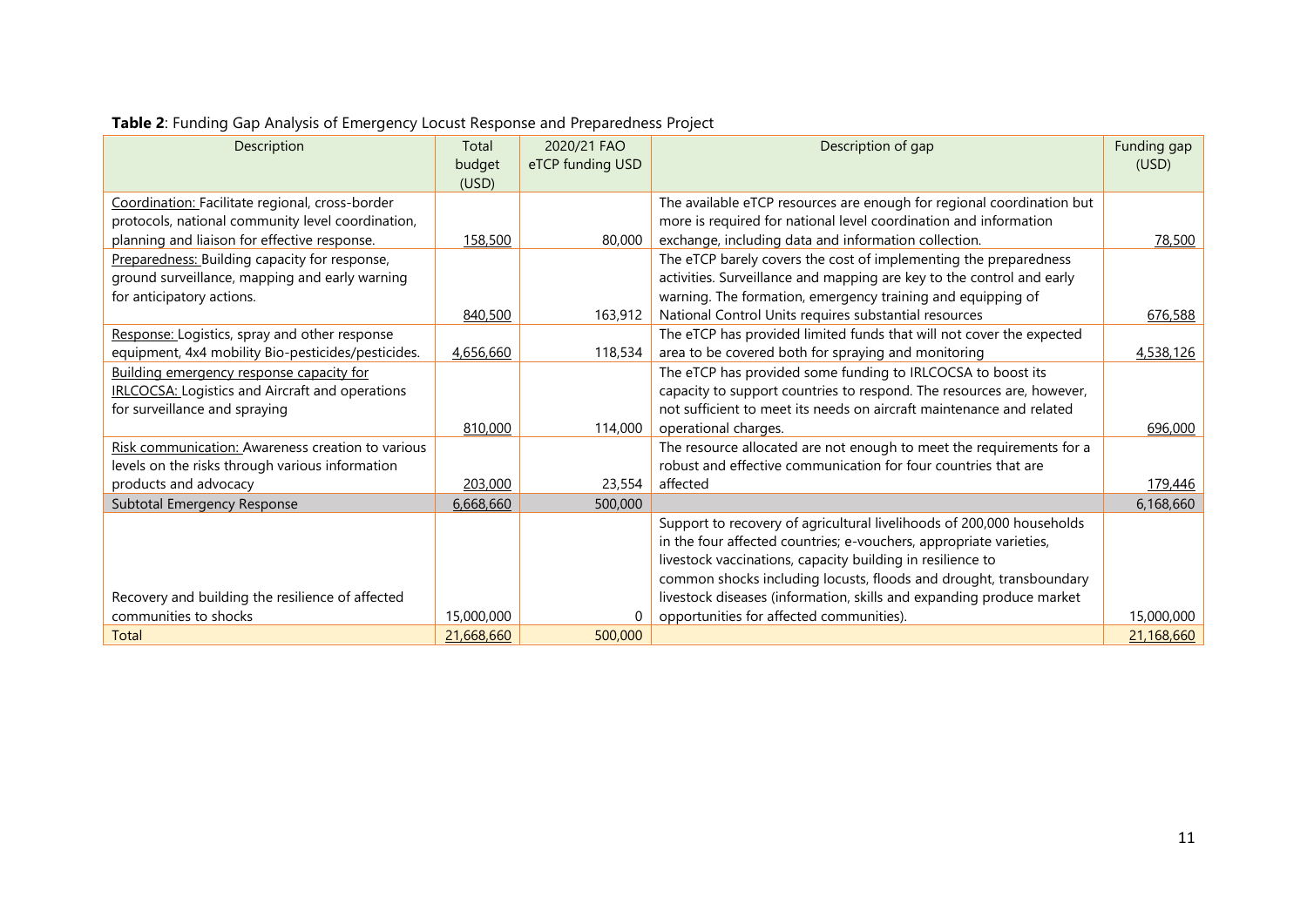| Description of activity                     | Mode of implementation                                          | Angola  | Botswana | Namibia | Zambia  | Zimbabwe |
|---------------------------------------------|-----------------------------------------------------------------|---------|----------|---------|---------|----------|
|                                             | Regional Joint partner emergency response planning for locust,  |         |          |         |         |          |
|                                             | coordination mechanisms and locust joint operations, protocols, |         |          |         |         |          |
|                                             | standard operating procedures for cross border operations. This |         |          |         |         |          |
| Regional Coordination                       | will be charged at regional level                               | 4,840   | 4,840    | 4,840   | 4,840   | 4,840    |
|                                             | Form National Locust control teams, survey Teams within the     |         |          |         |         |          |
|                                             | NPPO, coordination at sub-national level, and equip them with   |         |          |         |         |          |
| National coordination                       | cell phones, laptops, desktop, access to internet.              | 11,000  | 13,000   | 18,000  | 15,000  | 18,800   |
|                                             | Form community-based locust coordination teams for              |         |          |         |         |          |
|                                             | monitoring and reporting locust activities. Provide them with   |         |          |         |         |          |
|                                             | SOPs for survey and reporting, including standardized data      |         |          |         |         |          |
| Community coordination                      | collection and communication devices                            | 8,000   | 7,000    | 16,000  | 9,000   | 18,500   |
| Coordination subtotal                       |                                                                 | 23,840  | 24,840   | 38,840  | 28,840  | 42,140   |
|                                             | At National Level TOT training of National Locust survey and    |         |          |         |         |          |
|                                             | control Teams, Provincial Extension Officers and District       |         |          |         |         |          |
|                                             | Extension officers and Agriculture Extension Workers            | 38,000  |          |         |         |          |
|                                             | Community levels; Training of the community locust monitoring   |         |          |         |         |          |
| Locust awareness training                   | groups                                                          | 35,000  | 20,000   | 40,000  | 10,000  | 5,500    |
|                                             | Ground surveillance and mapping in country                      | 104,000 | 80,000   | 100,000 | 85,000  | 28,000   |
|                                             | Equipment (Drones, GPS, Cameras, mobile phones, fuel and        |         |          |         |         |          |
| Early warning system                        | lubricants)                                                     |         | 65,000   | 100,000 | 70,000  | 60,000   |
| Preparedness subtotal                       |                                                                 | 177,000 | 165,000  | 240,000 | 165,000 | 93,500   |
|                                             | Procurement of bio pesticides and environmentally friendly      |         |          |         |         |          |
|                                             | pesticides                                                      | 180,000 | 74,000   | 200,000 | 371,000 | 147,000  |
|                                             | Vehicle mounted sprayers, knapsacks.                            | 79,000  |          |         |         |          |
|                                             | Motorized and micronex ULV Sprayer attachments,                 |         |          | 200,000 |         |          |
|                                             | backpack sprayers,                                              |         | 70,000   |         | 74,000  | 60,000   |
|                                             | PPEs, Tents                                                     |         |          | 120,000 | 30,000  | 8,000    |
| Pesticides and requisite spraying equipment | Fuel and lubricants                                             |         | 60,000   |         |         |          |

#### **Table 3**: Response plan budgets by affected Member State (USD)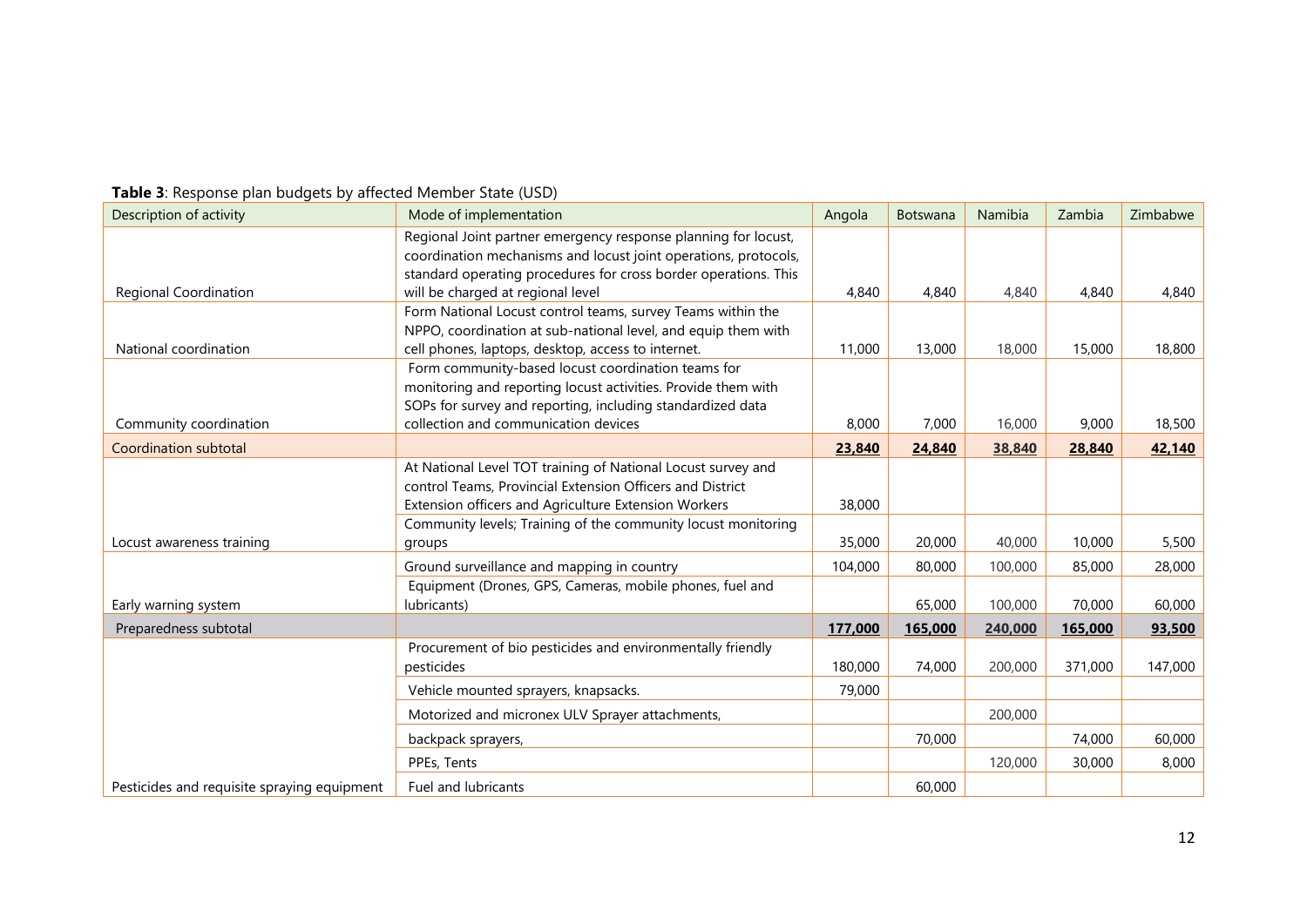| Logistical support for aerial and ground<br>spraying operations by IRLCOCSA (NB | Pilot use of use of drones for efficiency, cost reduction and<br>appropriateness. Investigating and testing their use in the field<br>in order to develop SOPs and guidance for safe and effective<br>control of this equipment. Explore the use of Earth Ranger<br>tomanage aerial operations. | Nil       | Nil      | Nil       | 430,000   | 145,500  |
|---------------------------------------------------------------------------------|-------------------------------------------------------------------------------------------------------------------------------------------------------------------------------------------------------------------------------------------------------------------------------------------------|-----------|----------|-----------|-----------|----------|
| Angola, Botswana and Namibia are not                                            | Response vehicles (4x4) for ground operations                                                                                                                                                                                                                                                   | 300,000   | 200,000  | 300,000,  | 250,000   | 400,000  |
| supported by IRLCOCSA)                                                          | Rapid Response Ground spraying team operations                                                                                                                                                                                                                                                  | 90,000    | 70,000   | 200,000   | 150,000   | 60,000   |
| <b>Aerial Spraying Operations</b>                                               | Carry out aerial survey and spraying operation for 45hrs                                                                                                                                                                                                                                        | 258,160   | 130,000  | 300,000   | Nil       | Nil      |
| Response subtotal                                                               |                                                                                                                                                                                                                                                                                                 | 907,160   | 604,000  | 1,020,000 | 1,305,000 | 820,500  |
| Description of activity                                                         | Mode of implementation                                                                                                                                                                                                                                                                          | Angola    | Botswana | Namibia   | Zambia    | Zimbabwe |
|                                                                                 | Publicity of action events and activities on the action                                                                                                                                                                                                                                         | 18,000    |          |           |           |          |
|                                                                                 | policy level communication                                                                                                                                                                                                                                                                      |           |          |           |           |          |
| Risk communication                                                              | Effective communication at technical level between countries                                                                                                                                                                                                                                    |           | 17,000   | 15,000    | 31,500    | 6,500    |
|                                                                                 | Awareness on basic locust info, biology and behaviour, threat to<br>food security, reporting locusts, what the Gvt is doing, locusts as                                                                                                                                                         |           |          |           |           |          |
|                                                                                 | a food source, safe use of pesticides, health and safety, etc,<br>Awareness creations products; social media, Printing media,                                                                                                                                                                   | 25,000    | 15,000   | 2.00,000  | 35,000    | 20,000   |
|                                                                                 | banners and pamphlets TV, adverts, media publications,                                                                                                                                                                                                                                          |           |          |           |           |          |
| Awareness creation products                                                     | community demonstrations and drama                                                                                                                                                                                                                                                              |           |          |           |           |          |
| Risk communication subtotal                                                     |                                                                                                                                                                                                                                                                                                 | 43,000    | 32,000   | 35,000    | 66,500    | 26,500   |
| Country totals                                                                  | 5,858,660                                                                                                                                                                                                                                                                                       | 1,151,000 | 825,840  | 1,333,840 | 1,565,340 | 982,640  |
| Emergency response total                                                        | 5,858,660                                                                                                                                                                                                                                                                                       |           |          |           |           |          |
| Livelihoods/recovery total                                                      | 15,000,000                                                                                                                                                                                                                                                                                      |           |          |           |           |          |
| Emergency + livelihood recoveries total                                         | 20,858,660                                                                                                                                                                                                                                                                                      |           |          |           |           |          |
| Overall funding gap                                                             | 20,858,660                                                                                                                                                                                                                                                                                      |           |          |           |           |          |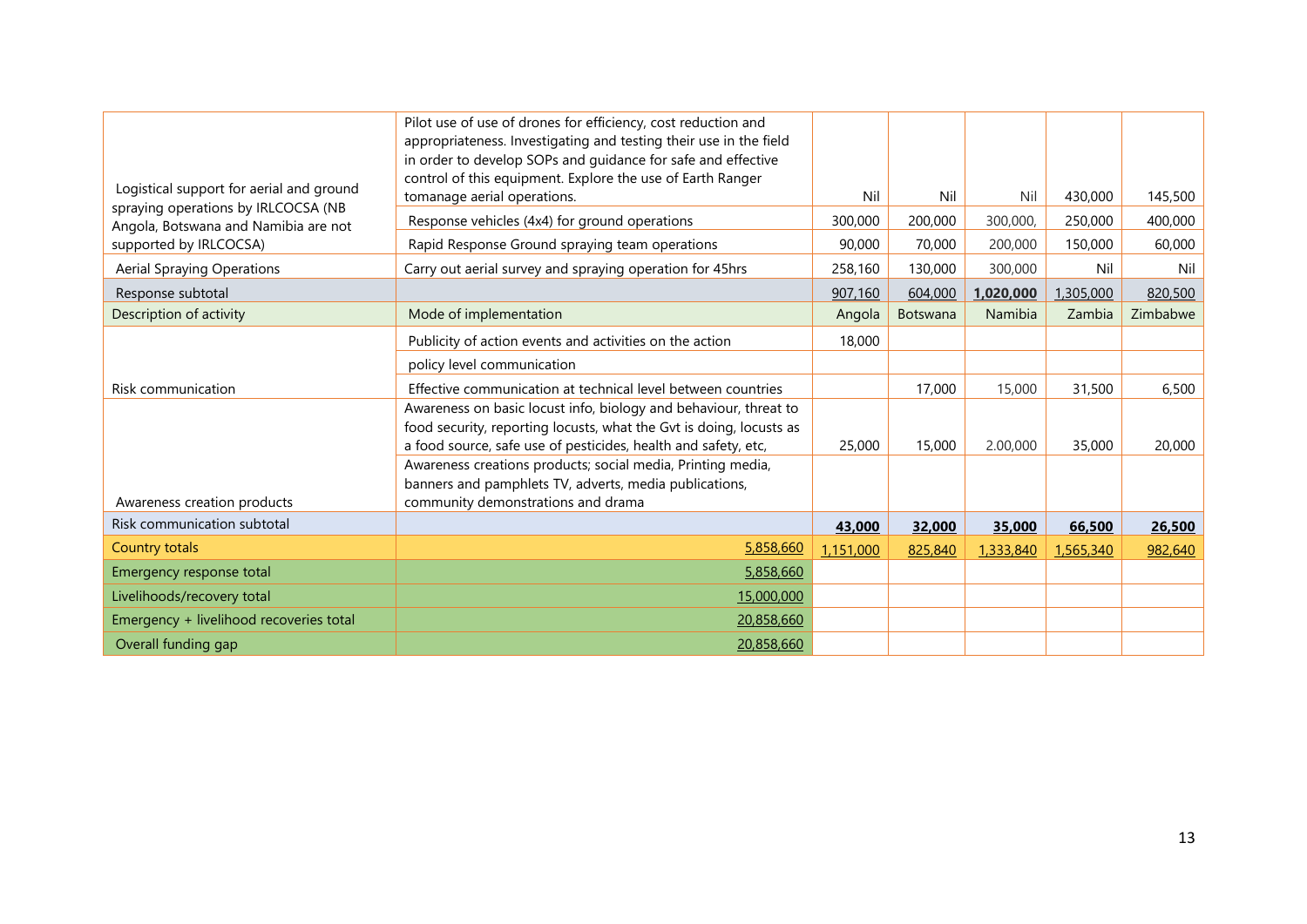# <span id="page-14-0"></span>9. Monitoring of activities

A multi-stakeholder Regional Locust Response Working Group (RLRWG) will be established under the coordination of SADC. The RLRWG will comprise of the locust-affected Member States as well as key regional organizations involved in the locust response. A participatory locust response results management framework (RMF) will be developed. The SADC DRR Unit will serve as secretariat to the RLRWG and will manage RMF for the period October 2020 to April 2021. The targets to be tracked will be provided as indicators (both quantity and quality of items as well as time and financial resources used) for delivery of humanitarian assistance to affected populations in five (5) countries. The RMF defines what will be monitored, how and when, identifies responsibilities for monitoring and analysis, and provide a schedule for the release of reports, including situational reports and humanitarian dashboards. While providing an evidence base for SADC and its Member States to make decisions on strengthening the humanitarian response, addressing shortcomings, and adjusting the response, the monitoring framework will also strengthen the humanitarian community's accountability towards the affected population.

## <span id="page-14-1"></span>10. Fund management arrangement

The RMF outlines operational actions to be undertaken under a well-coordinated mechanism by national, regional and global partners working closely with the Ministries of Agriculture (MOA) in the five affected Member States: Angola, Botswana, Namibia, Zambia and Zimbabwe. MOAs working with national disasters management agencies, civil protection entities, and partners, will undertake the responsibility to cost activities and implement in line with appeal objectives; as well as account for the disbursement of the resources. Therefore, MOAs will serve as a primary source of information on the receipt of donor support and reporting on utilisation of resources to the Secretariat through the Food Agriculture and Natural Resources (FANR) Directorate. Lessons learned documentation on the impact of the response and the financial disbursement report will be prepared by the Secretariat's RLRWG and shared with partners.

# <span id="page-14-2"></span>11. Reporting

Regular monthly monitoring reports will present progress made against agreed targets as set out in the RMF, challenges and opportunities in reaching the set targets, changes in the context and adjustments (if any), an analysis of funding, and recommendations for the way forward. The situation update and humanitarian dashboard will be used to highlight key responses, needs and gaps. Member States will be encouraged to use the same situational reporting templates to enable easier regional synthesis.